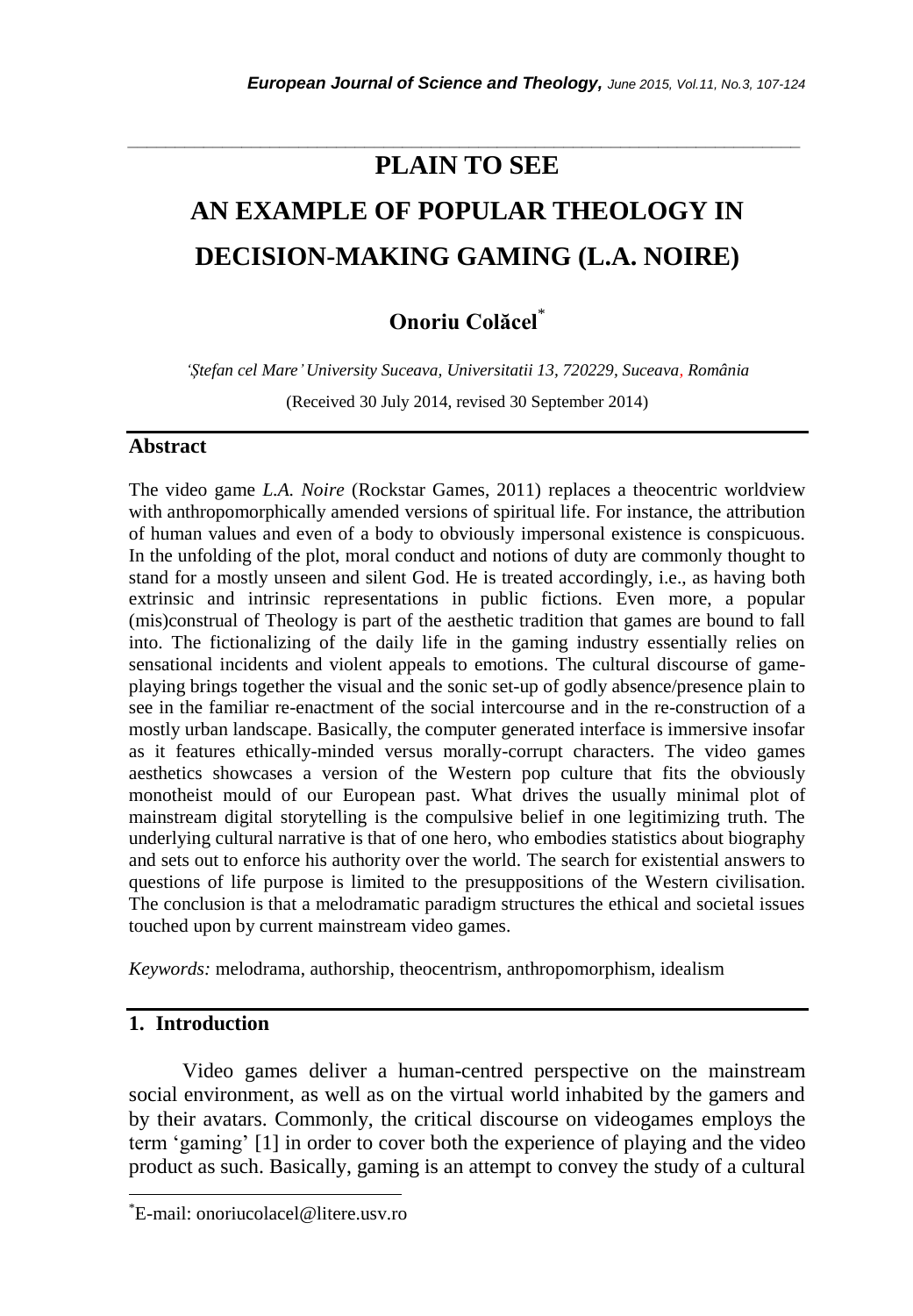and technical commodity which only makes sense when operated by its intended average customer. By comparison, reading lacks the constant input demanded from the end-user of video storytelling and, consequently, it lacks the ensuing sense of personal responsibility the typical gamer is bound to experience. Philosophical questions about the "meaning of life" [2] are being asked, and necessarily answered, in the commonsensical reconstruction of the human body, city landscapes or locomotion means. It targets the faculty of the mind by which narratives of social reality are being assembled from individual and, mainly, from collective cultural memory. The end result is an intricate dramatization of decision-making against the backdrop of melodrama, natural law, theocentrism, anthropomorphism or philosophic idealism. In that respect, decision videogaming invites a reading that spans beyond cultural studies clichés. Yet, it does not reach to theological research proper. Broadly speaking, I attempt to bring my concern with video games in the mainstream of what the so-called memory studies has already achieved as far as other areas of social communication are concerned. The basic assumption that drives this field of inquiry is that "social groups construct their own images of the world" [3], which is literally the work carried out by the gaming industry under the commission of quite a large social group. This is to say that what we make out of past experiences (and, for that matter, out of our likely future), as conveyed by PC and console gaming, is yet another technology of memory that I find to be largely indebted to theological inspiration. This choice of critical language is meant to defuse the tension that decision-making video games (the BioShock series by Irrational Games, the Fallout series by Bethesda Game Studios) deal in to the extent to which they may very well come across as cautionary, if not apocalyptic, tales.

As far as this paper is concerned, *L.A. Noire* particularly contextualizes straightforward questions about right versus wrong, while emphasising a paradigm shift still in progress, from the German Idealism and French Enlightenment to our Americanized present. Namely, gaming can be construed as the  $20<sup>th</sup>$  century consequence of an intellectual debate that has gradually advanced the cause of secularism in the Western world. Bluntly put, the opposition to religious language, something of an anti-theocentrism, has been on the agenda of the civil society since its foundation. In so many words, the policy has been to have "the theocentric and teleological natural law doctrine  $[\dots]$ identified in the Bible" replaced with (or, at least, complemented by) "human teleologies [of] self-interest or self-construction‖ [4]. Presently, the video games industry, the video game as such and the gaming experience carry on the political struggle and even have a say in the philosophical debate. *L.A. Noire* displays most of the unexpected results and unintentional humour decisionmaking gaming is known for in current popular culture.

To some extent, the exchange of information between the individual and the system paraphrases the anthropomorphic language of Abrahamic religions. Thinking of God as some form of "aerial vertebrate" [5], narratively created in the image of man, is anthropomorphology at its best/worst. The players are bound to act as self-aware, computer-conscious, moral and volitional agents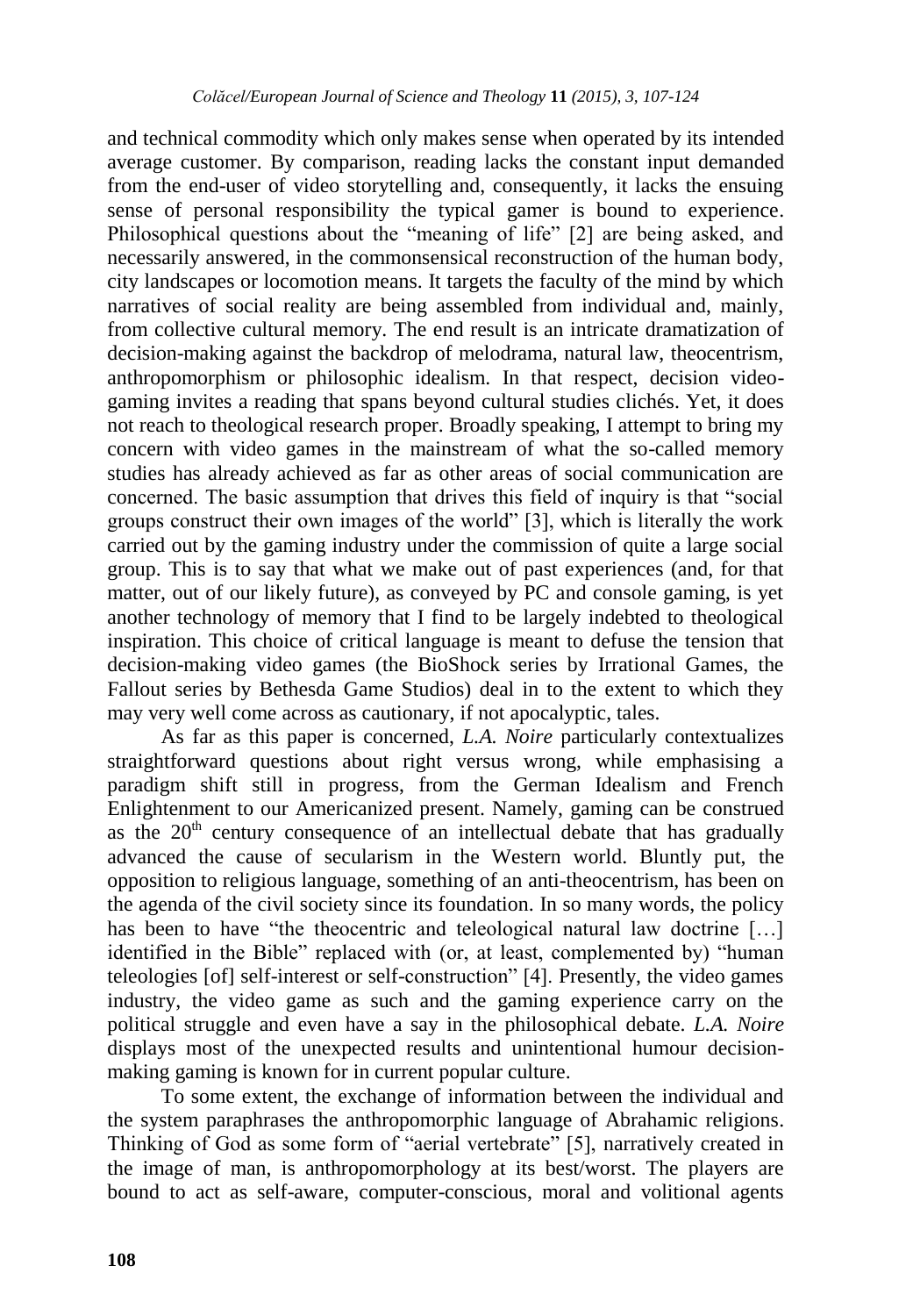working their way through a series of trials towards a final reward. For example, the time spent by players impersonating the hero of *L.A. Noire* is an exercise in judging people's character, mostly deciding whether or not they lie. The facial recognition of deceit versus candour is always at stake and drives the plot forward. Pronouncing sentence on others is the trademark of the game and poses questions on what qualifies gamers to make the right calls. Except for the hints written down in a handy detective notebook, everything boils down to reading the sensible signs of pictures, mostly the posturing and the physical appearance of human characters. However, the soundtrack and the atmospheric lighting also reflect the ascription of human features to the video environment. Passing judgement only comes to prove the fallibility of human nature. Consequently, the image of men – as well as that of women –stands for a moralizing attribution of form and character to the principles of duty by which fictional agents are guided or, on the contrary, aren't. This reflects on defining identity as depending on experiential knowledge, culturally repackaged in gaming's graphic and narrative devices. The evidence of ideological purpose in digital storytelling is compelling and has everything to do with human suffering and struggle for poetic justice. Historically, popular fictions have already told the same stories. Currently, the media debate about gaming is focused on commodity mostly and less on philosophical concerns. This is to say that its use-value, marketing and distribution are under scrutiny while the actual product is somewhat ignored.

It turns out that everything said and done about video games is oddly familiar to traditional print-based humanities. Particularly, to the publishing industry that promoted the realist novel, throughout the  $19<sup>th</sup>$  century, on the same commercial footing of marketing and distributing titles. Possibly, this literary genre used to perform roughly the same cultural tasks, prior to the advent of the  $20<sup>th</sup>$  century media entertainment. Nowadays, for a fair cross-section of the Western world, computer literacy has replaced linear fiction with real time, multiple/open ended plots. Irrespective of the present-day entertainment, the setup of a notional environment – generated by information technology– seems to be the future of humankind. The gaming industry provides various end-users, already conditioned to eagerly interact with any and all kinds of virtual realities, with present day opinions "about the existence of God, the divine attributes, angels and lesser gods, providence and natural evil, all topics commonly treated under the doctrine of God in classic systematic theologies" [6].

At any rate, notions of folk psychology are generally considered to be the popular drive behind video games. The video story telling – much like popular fiction – resorts to common notions of Moral philosophy, which give substance to the rather loose narrative devices employed to keep together the basic plot. Presently, one of the most influential forms of public discourse, gaming, stages moral decision-making scenarios by video and narrative means. The player is lectured on core human values and the game-play may very well be an instantly recognizable and practical part of ethics. This is not to say that vicariously indulging in immoral conduct in the public circumstances of social communication, as exemplified by gaming, stands for an accurate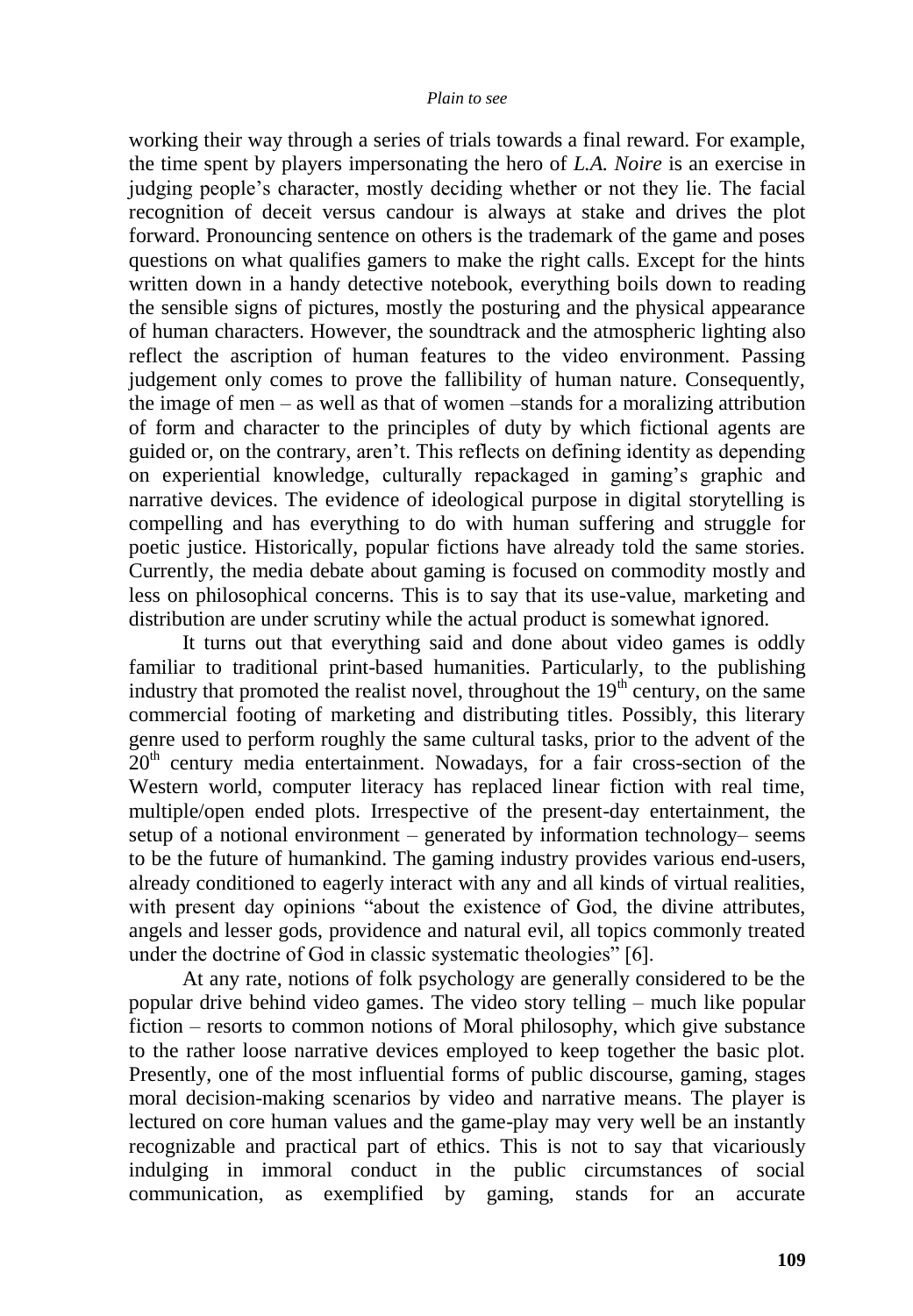comprehension of theological practice or that gaming necessarily makes sense in such terms. On the contrary, my own reduction of theology (as actuated in video games) to the practical part of ethics is proof of mistaking daily events and, implicitly, their performance in video games for a source of theology, which, once more should definitely not be the case.

The narrative construal of goodness, suffering or redemption is always present in the minimal plot curve of digital role-playing. Basically, human consciousness is reduced to making choices about being honest, doing right, caring for animals, etc. Such anecdotal evidence of the search for meaning in life contextualizes narrative developments in the virtual world the avatars live in. For obvious reasons, the video game is a cultural product that can very well be construed as ideological, racist, gendered, so on and so forth. For the sake of a self-evident argument, some titles say the whole story: *Ethnic Cleansing* (2002, Resistance Records), the *Gothic* series (Egmont Interactive), *Hitman: Contracts* (2004, Eidos Interactive), *Need for Speed: Most Wanted* (2005, Electronic Arts),*Manhunt* (2003, Rockstar Games). However, their average aesthetics promotes a version of the Western pop culture that fits the obviously monotheist mould of our European past, now inherited by the North Atlantic world. In other words, the compulsive belief in one legitimizing truth keeps together the usually minimal plots of mainstream digital storytelling. Video-games "are uniquely, consciously, and principally crafted as expressions. As such, they represent excellent candidates for rhetorical speech—persuasion and expression are inexorably linked." [7].

Nonetheless, the above-mentioned statement is simplifying to excess the issue of game literacy. From the said perspective of their entertaining purpose, games and game-playing are relegated to an ordinary, if not somewhat unsafe, practice of the contemporary pop culture. Possibly most common and yet challenging, the gaming phenomenon, when broken down into "unit operations" [8], accommodates a reading that makes its great diversity of meaning crystal clear. Simulated worlds pose a number of commonsensical threats to the comprehension routine developed and used in the daily social intercourse. The deliberate overstatement of these daily circumstances is supposed to stir gamer's emotions. Nonetheless, the everyday life is the conspicuous backdrop of usually hackneyed storylines and, as a result, dull everydayness is made universal while being placed in perspective. Even more, the social reception of particularly successful games (the *Grand Theft Auto* series and *Red Dead Redemption* to name just two of the most notorious recent releases) is riddled with the major pitfalls of folk wisdom both in the reception and in the aesthetic choices of the developers. Broadly speaking, the conviction that they are harmful or, anyway contrary to moral principles is always present. Next to (spiritual) health concerns, there is a sense of widespread apprehension regarding the personal and the corporate responsibility of the parties involved in the whole gaming industry. The suspected improper conduct seems to be a decade-old marketing stunt still working for the benefit of those concerned.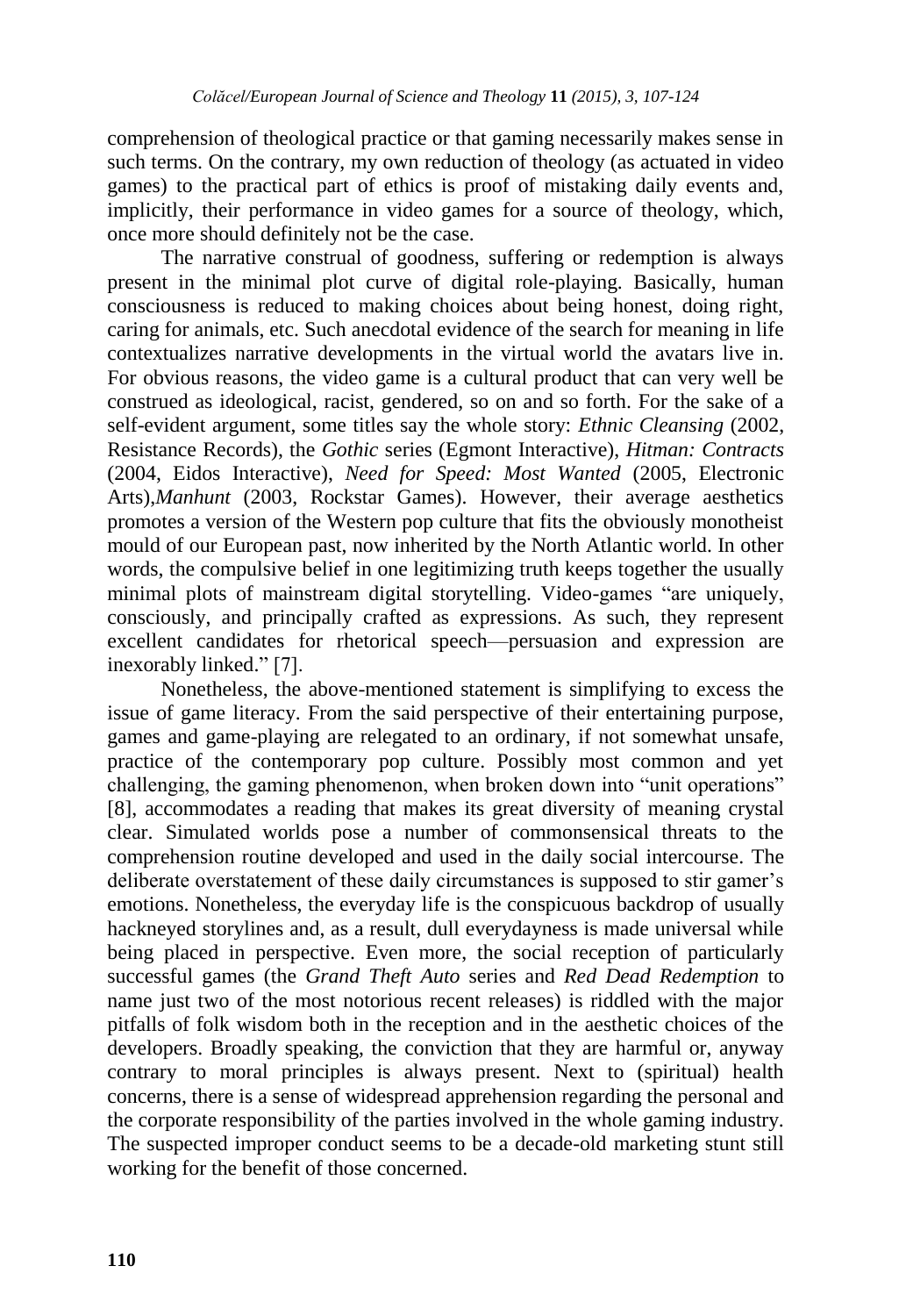#### *Plain to see*

To top that, academic inquiry only adds to popular unease. The operation of software on a computer/console results in a sequence of images interpreted by the player in accordance with his/her prior cultural conditioning. This customary course of action brings real-time input to the game-play that is explained by the system in a number of pre-ordained scenarios, each liable to vary in order to accommodate statistical differences in likely social behaviour. Eventually, once the game-play appreciation is exhausted, the abstruse nature of the cultural product under scrutiny comes across vividly. Though it is both narrative and video representation, the package makes sense in terms of fairy tales, otherworldism, mythical plots, etc. However, the rationalization of the gaming behaviour is done in terms that recall of the disclosure of the truth motive in narrative fiction. Video and audio content play the popular understanding of fate, estrangement, faith, etc. Such a frame of reference is conducive to a rather small number of archetypal plots. Rather unfortunately, it even falls below a critical level, which is symptomatic of pop-culture's stereotyped stories: actionadventure, driving/racing, role-playing, shooter, etc. World-building games, also known as God-games (a number of video game series that made the history of the genre are *Civilization* released by Firaxis Games, *The Age of Empires* by Ensamble Studios, or *The Sims* by Electronic Arts), go to great lengths to convey the magnitude of the task undertaken by a usually underage player. Explicitly, the gaming industry reclaims the heritage of folktales, later to be discovered in graphic narratives too. The visuals and the rhetoric of the mainstream  $21<sup>st</sup>$ century games showcase the Western popular culture.

Tracking down the interaction between operating the game, its graphic interface and the perspectival telling of a story is infinitely more complex. The comparison with traditional, linear narratives helps make the above-mentioned statement exceedingly clear. Essentially, the comprehension of gaming challenges the traditional critical language and paves the way for what has come to be known as ludology. Its current meaning ranges from the formal reading of play theory and game history to the critical language designed to map down the art and the industry of video games. As it is the case with most new cultural commodities, the reception of innovative public communication is somewhat provisional and meant to answer pressing needs. Although gaming has gained momentum inasmuch as is presently a mainstream social practice, the original miscellaneous approach to the object of study remains roughly the same. The tentative academic reading of games has come with this new territory and states the suspicion that what meets the eye must be deceptive. The basic assumption is that this social practice cannot possibly be that transparent as it appears to be. On the contrary, its melodramatic pattern that aims for startling impressions, to be read against the backdrop of daily life, is informative of the Western worldview, implicitly promoted in the unfolding of the basic plot. To all extents and purposes, gaming is amenable to various ideological interpretations. Basically, ludology sets out to dispel popular misconceptions and to establish the credentials of the industry. The side-effect is that gaming comes across as sophisticatedly multi-layered, almost like an act of deception. The diverse range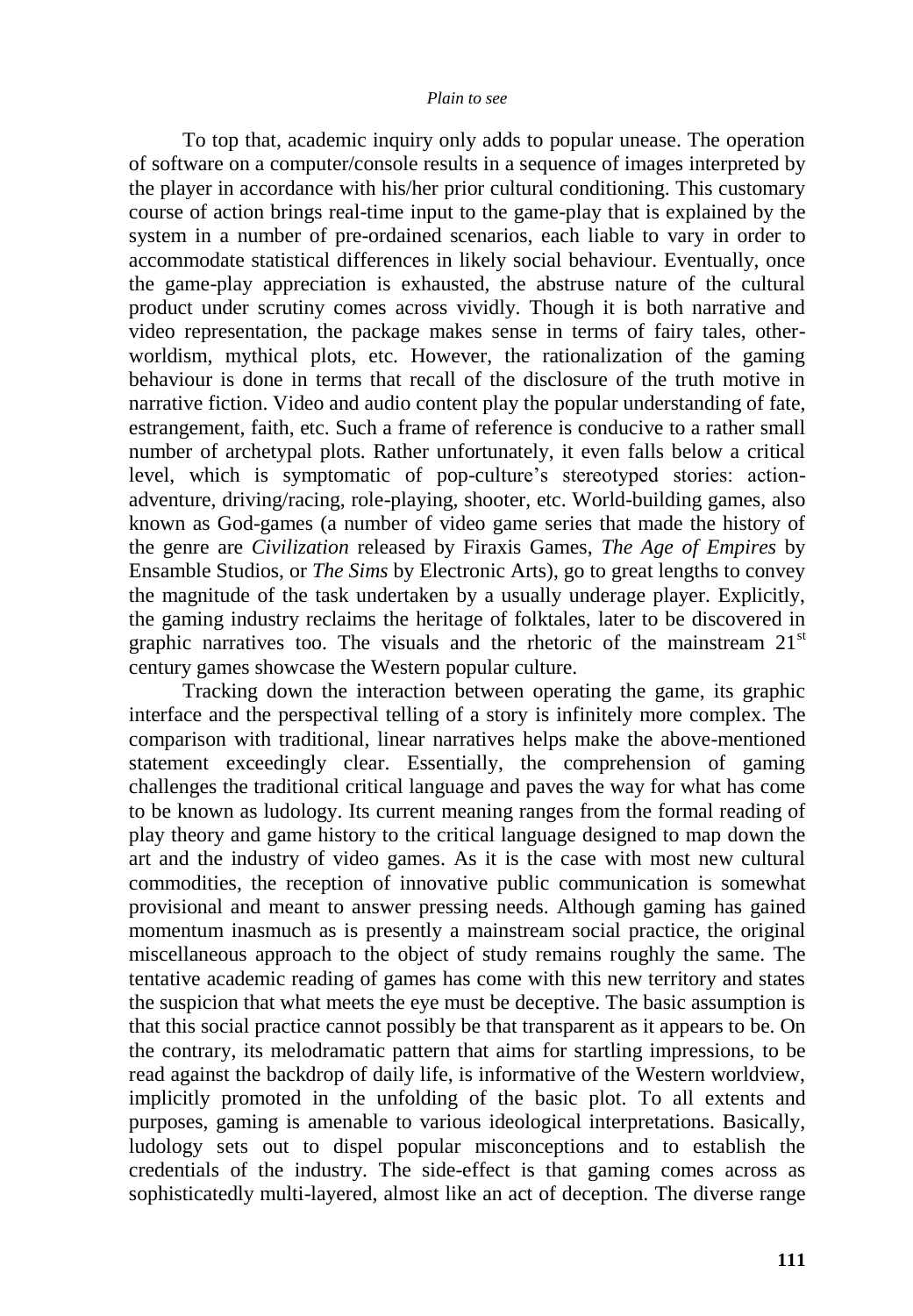of means and sources used to advance such a claim is conjectural. Ultimately, it is perhaps best suited to the job, even now that the industry is decades old and widely celebrated throughout pop culture. Whatever the gamer is exposed to is a widely known division into two, which makes the whole ambivalent. The multisensorial experience is powered by the substantial hardware and by the more elusive software. The similar two-fold nature of the address works further: the package makes the equation between faith and reason when it comes to making sense of the actual unfolding of the gaming experience. The same is true of the equivalence between violence and excitement used in order to offer cheap thrills. Everything amounts to the conclusion that information technology delivers an aesthetic medium which collapses the traditional detection of authorship. Explicitly, the once effortlessly identifiable narrator is currently being dismantled into a number of authorial instances listed in the credits of video games. They carry out both creative and managerial tasks that seem to be peculiar to this industry: (head) designer, producer, script writer, (lead) programmer, (lead) animator, art director, etc. The exchange between the system and gamers brings out the meaning of these various authorial instances, rather difficult to tell apart in the experiencing of what is essentially both the artistic representation and the narrative development of the game play.

The view of cultural communication, which anthropomorphizes the video aesthetics as if it were a proper interlocutor, is simultaneously naïve and sophisticated. Factually, cultural anxieties are triggered by the avatar bodyof the player,which openly invites a number of questions. The conspicuous ones pertain tomoral character, to the faculty of reason, to immortality concerns, to achieving dominion over the (video) world. These are all biblical tropes of celebrated theological inquiry. They are effectively retold by the means of mass entertainment. For example, the kinship of the avatar with the players and, importantly, with the silent maker of these fictional agents, boils down to the self-evident motive of *imago Dei*. Being made in likeness of God renders explicit the underpinning narrative knowledge of these popular stories. Their self-evident messageusually conveys abridged versions of deliverance from peril. It is a promise of eternal victorious life for those who comply with this narrative mode of knowing the world. Mostly, the gamers are required to go along with the redemptive plan of an all-powerful, obviously good, God. In order to carry on with the simplistic analogy, the power over the fortune of the player should be manifest in the artificial intelligence that the gamer has to interact with every step of the way. The approximate judgement of so-called volition acts displayed by the software, otherwise known as the video game, is cultural guesswork on the player's part. For instance, *L.A. Noire* makes the point that experiential knowledge is not always safe enough to detect criminal conduct. The interrogations conducted by the player's avatar have some percentage of failure that cannot be rationally accounted for.Expressions and gestures commonlythought to help in judging people are often misleading and only come to reinforce thefolk wisdom about the inscrutable ways of providence.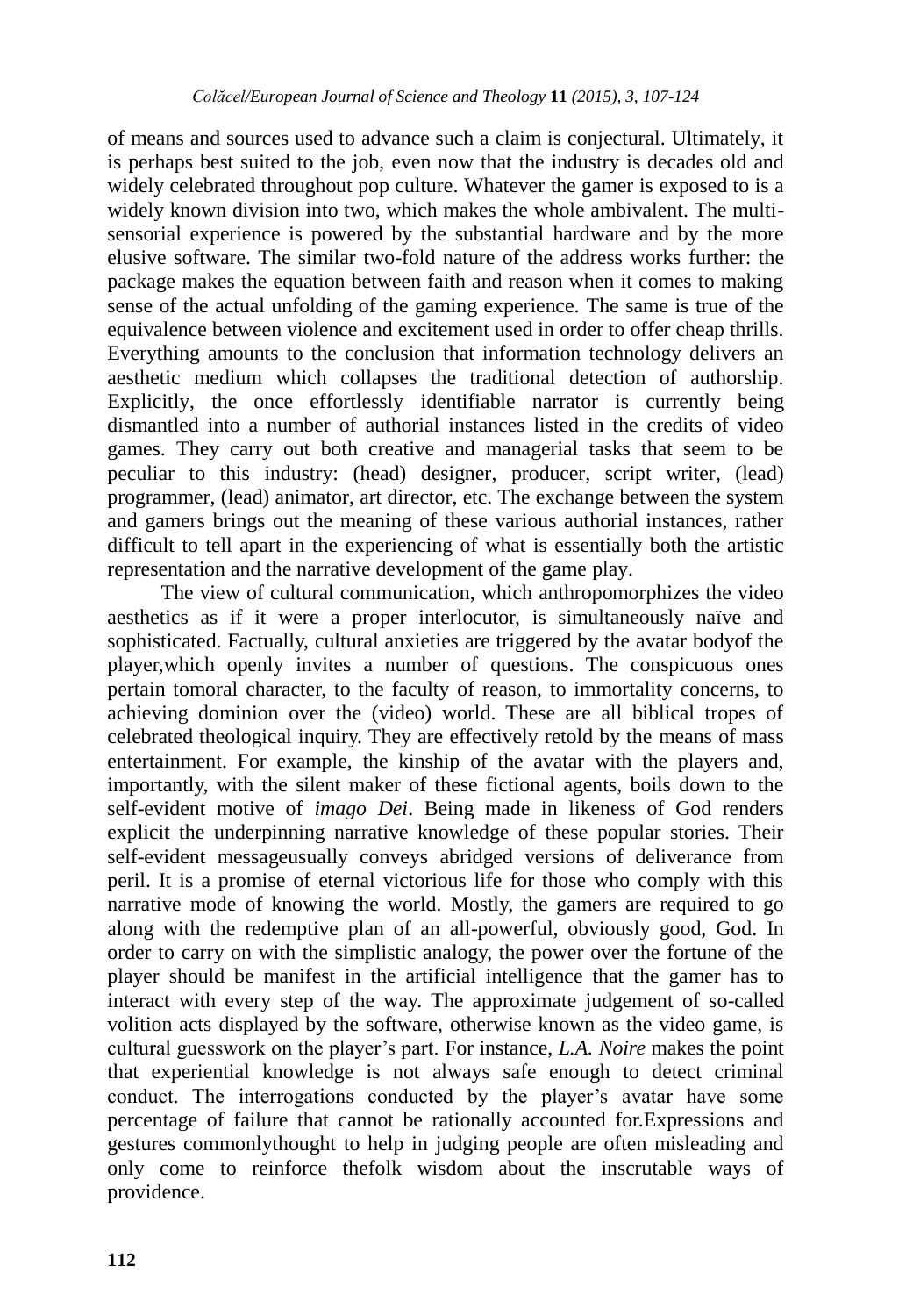#### **2. Video performance and theological meanings**

As previously said, the assessment of video game reception is mainly troubled by its authoring technique that assembles quite a number of inputs from various areas of production and development. As a matter of principle, most games undergo changes throughout their history. Ultimately, this is what proves the success of one title or another: the demand for improvements means that the game has a fan base big enough to keep the interest going. Nonetheless, formal statements, which are commercial disclaimers, point at the very same issue of authorship. Factually, these messages say that the copyright proprietor is not responsible for the changes made after the game is officially launched. The case in point is the booklet of *L.A. Noire* which instructs the public with respect to the shifting identity of the video product as such, irrespective of the fact that it has already been released: "the information in this manual was correct at the time of going to print, but some minor changes may have been made" [Rockstar Games, *L. A. Noire* Booklet, 2011, 7]. These circumstances reveal the culture of updates, patches and configuration revisions, generally available when it comes to digital applications. The monumental drive to deal with minor glitches is famously revealing of the information technology's exploits. The attempt to return to a proper condition the games that occasionally malfunction is commonplace. It is further proof of the work-in-progress status that most I.T. products, not only video games, end up with, once they are operated in the real world environment.

However, this practice of the industry overemphasizes the joint authorship of the constantly changing product. Of course, the topic is valid for the current digital communication as a whole. It is of particular interest for digital humanities (video games included), on account of the academic tradition present in the field of narratology and cultural analysis. The cultural awareness of game operation is intrinsically linked to the identity on whose authority a statement is made. The concept of copyright "in a capitalist culture [proves that] ownership is continually parlayed into some form of currency (e.g., cash, recognition, tenure, and promotion)" [9]. The popular view on the necessarily one originator of all communication is steeped in the assumption of the persons who carry on a dialogue and possibly hold the rights of intellectual ownership.

To a large extent, ethical concerns are fore grounded in order to highlight the mutual entanglement of various factors at play in decision-making games. In a didactical manner, the current deadlock over their means and ends summarizes older debates about the moral responsibility of narrative representation and, as a matter of principle, of art.

The functional understanding of popular culture  $-$  "the locus of cultural, political, and knowledge formation for whole populations, a prime site for further democratization of knowledge"  $[10]$  – essentially advertises the morality of secularism. Under the guise of amusement, video games take part in the collective search for happiness, as marketed by the entertainment industry. Playing is rewarding on its own and, most of the times, the attainment of what is considered useful (i.e. either good or rewarding) in the logic of the plot is the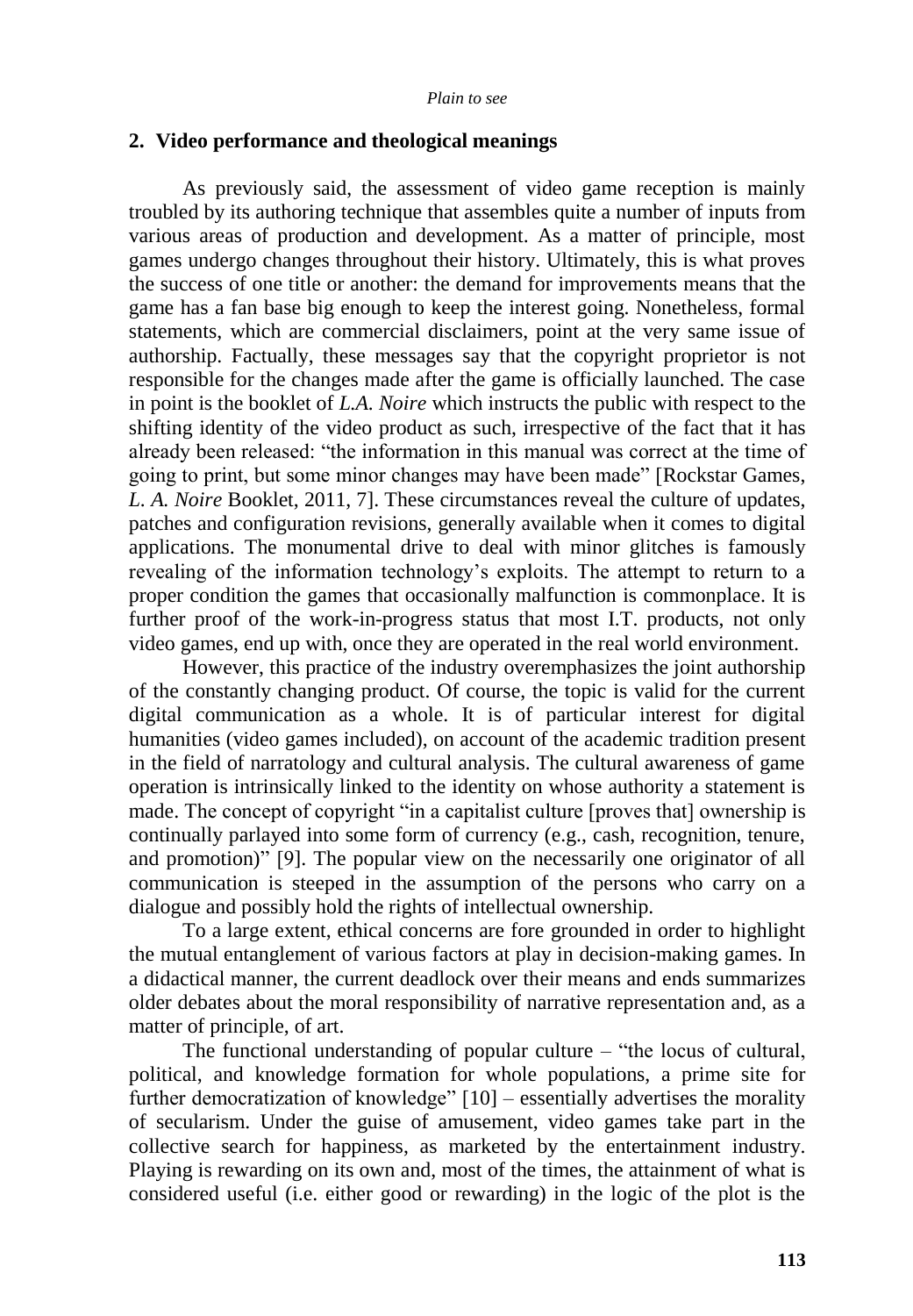ultimate target of narrative development, irrespective of the moral considerations that are, nonetheless, always at play in most instances of public communication. However, I do not intend to wrongly assume that video games are necessarily an example of religious studies, due to the possible misinterpretation of theological insights as yet another cultural narrative of (non)ethical patterns of behaviour. Theology is the scientific recognition of God, based on revelation. Even if considered as formal knowledge on God but not only (i.e., commandments pertaining to notions of morality, human being, Church, saints, etc.), as derived from divine sources (e.g. Bible or theologically sanctioned revelation), it still rejects transparent associations with secular approximations of ethics as an objectively rational scientific pursuit that secures the propriety of social intercourse. Once more, the various developments of the cultural studies paradigm I myself exemplify presently (that range from the rhetoric of collective memory to the cinematic assessment of video world-making patterns) is nontheological, both in character as well as in the means deployed to track down the current pop culture comprehension of morals in all departments of human life.

*L.A. Noire*, set in the aftermath of the World War II, follows the fortune of the honourably discharged marine Cole Phelps, now serving in L.A.P.D. Satisfaction with his own achievements is depicted as a matter of instant gratification in complete disregard for moral standards of behaviour (a vigilante code of honour is enforced at the expense of law offenders casually shot down in hot pursuit).Anyway, mainstream gaming is keen to oppose the moral majority of the conservative Western society always eager to assume that the industry is "the root of all evil" [11]. As a rule, video games argue that right, honourable or virtuous conduct does not necessarily result in social and individual well-being. On the contrary, cynical stories make it obvious that similar commitments may very well delay or even prevent the achievement of one's goals.

Eventually, the replacement of a theocentric worldview with blatant anthropocentricity argues for the primacy of human consciousness in the virtual version of social reality. A dated, yet obviously materialist United States is available for consumption in *L.A. Noire*. Most of the times, players are asked to engage in the prolonged performance of repetitive actions. They range from driving to the routine of cross-examinations, but, importantly, they are all indicative of the moneyed interest at the heart of the social intercourse. The concern with money as the most prised possession available is ever present in the social communication between fictional characters. Gamers find themselves in a nostalgic history of the late 1940s to the extent to which the setting, the costumes and the music point at a Hollywood-like American past. Otherwise, the game-play shows that the only characters who would profit from being policemen are the policemen themselves, not the public they supposedly serve and protect. From the particular to the general, self-interest is shown to be the foundation of secular morality. These are cultural anxieties about survival to be read in individual behaviour and professional codes of conduct. Though money goes unmentioned, this is a fill in the gaps exercise.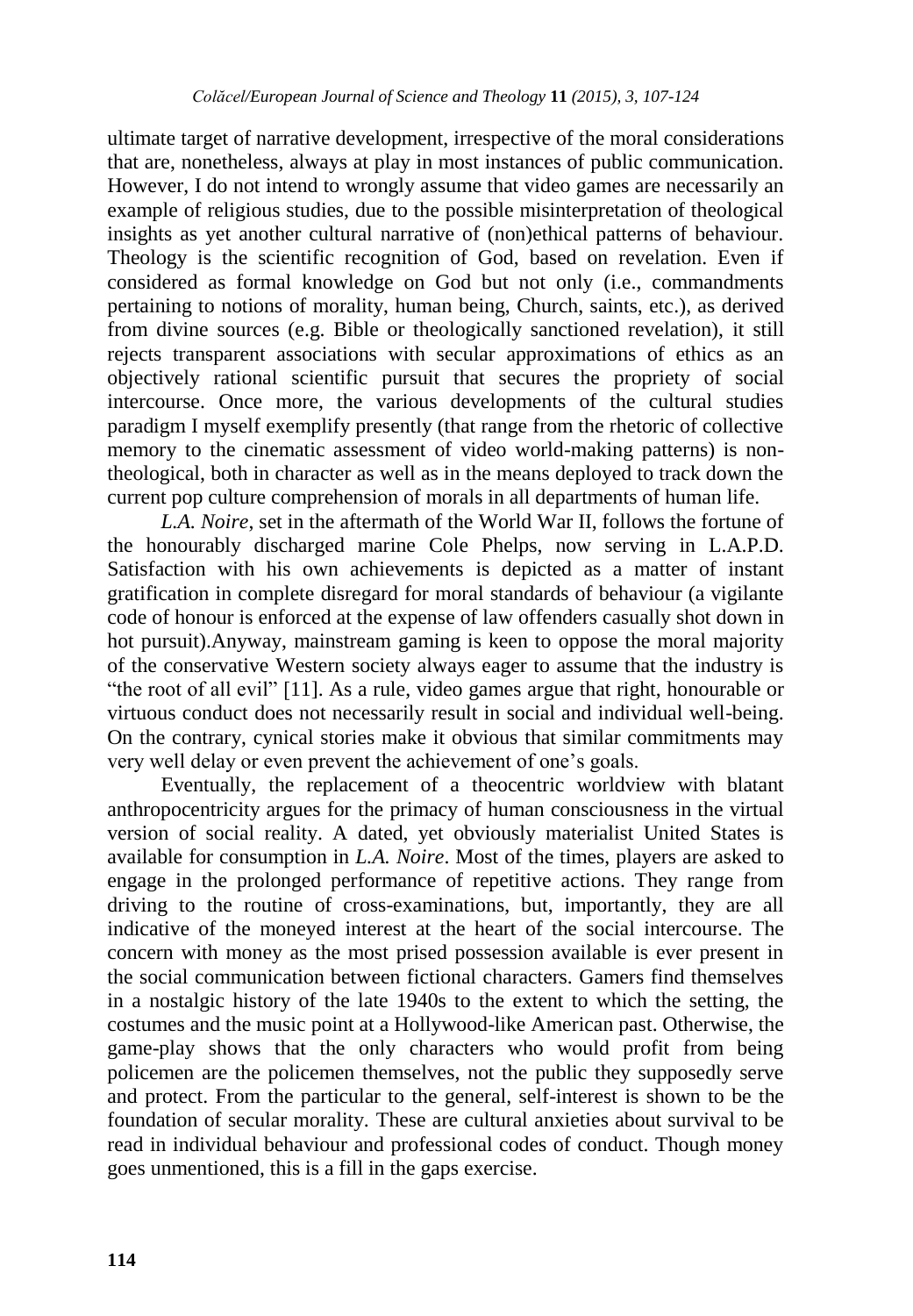#### *Plain to see*

No other alibi is provided for the menial tasks somebody's avatar has to perform in mid- $20<sup>th</sup>$  century Los Angeles. The deliverance from enemies always remains the same, yet spiritual salvation is replaced with personal well-being regarded as the chief good one is supposed to strive for. In the long run, this statement is made for the sake of dispelling a popular myth. Namely, the belief that ethics based on the welfare of mankind in the present life is tantamount to a moral code of life, as the theocentric worldview of religious thought used to provide for the citizens of the Western world. It follows that this is definitely not the case. At least to some extent, the topicality of gaming in popular media is concerned with the psychological effect of conduct rules: they are as important as ever. Secular or religious, they are held together by an ultimate devotion to human interests, yet the rhetoric remains the same at the expense of moral virtue.

This is a human-centred worldview supposed to account for cultural communication and even for the appreciation of beauty in various aesthetic forms. Much of what the topic has come to stand for, if not everything, stems from abridged forms of philosophic idealism(s). The foundational discourse of ―German Idealists […] paved the way for […]critical theory and poststructuralism, and in doing so left a mark that remains highly visible in […] religious studies and aesthetics" [12]. There are a number of easily identifiable issues that, since Kant and Hegel, have become a collection of rhetorical common-places in current popular culture. As mentioned previously, their ancestry can be traced back to the century of idealism (1760-1860) whose discourse substantiated the hope of self-determination attributed to free-will.

Even more, ideologies that do not find an independent reality of external objects have come to fruition in the postmodern catchphrase that perception shapes our sense of reality. Notwithstanding, less familiar to the said European tradition of rationality circumscribed to idealism is the view that there are no objective standards available. Late  $20<sup>th</sup>$  century's cultural production indulged in similar statements that further spiralled into a relativistic assault on common sense. Public discourses confidently declared "the unspeakable and/or impossible Real" [13], which is only one step away from advocating the disregard for moral duties, This is tantamount toa view of the world closer than ever to the practical atheism video games have largely exemplified ever since their advent. Such widespread apprehensions corrupted the Western world's legacy from (subjective, transcendental, objective or absolute) idealism [14]. Notions of 'freedom' and 'self-consciousness' [15] are nonetheless embedded in the instantly available knowledge democratically circulated by video games, as prime examples of current popular culture. They both are readily available in the reconstruction of the world, together with the whole contents of our experience, as it is known to players in video games. The opinion that the world is understood according to the already existing cultural conditioning of its citizens has always been in contrast with the opinion that it has an independent reality. In so many words, the social practice of gaming and the cultural product as such prove that reporting on our social environment is a highly contentious endeavour. Irrespective of the object of perception, ideas (of the perceiving or of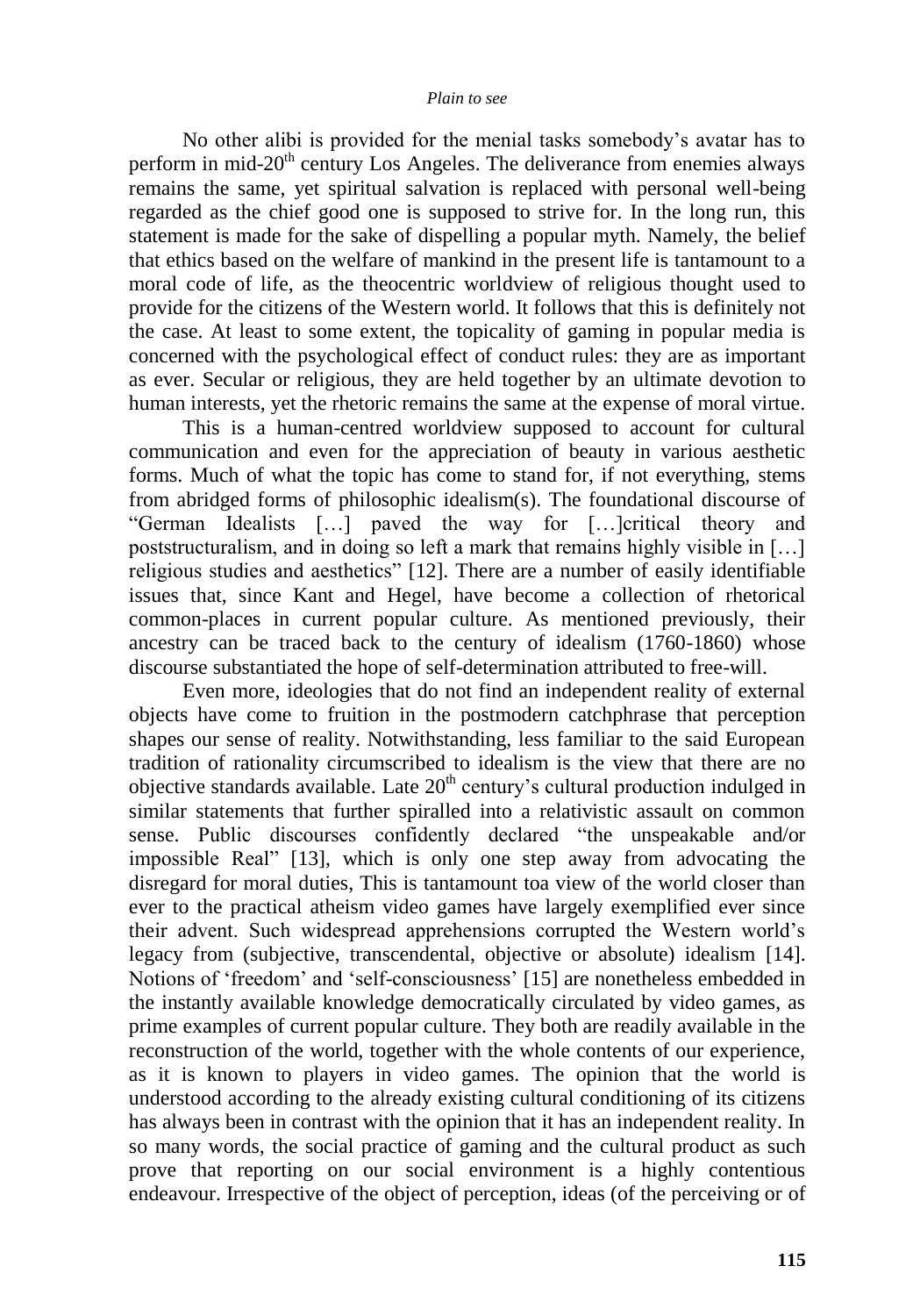the universal mind), as well as our experience, successfully replace an independent reality with an immersive and somewhat solipsistic environment.

At any rate, the devotion to mundane pursuits amends the rules of former spiritual life. The secular morality has gained the momentum of an already timehonoured tradition. The obvious historical landmark is Enlightenment's secular conversion of the human mind to material and temporal purposes. Everything was done at the expense of "the long-dominant monarchical, aristocratic, and religious ideologies" [16]. This is the worldly mind-set of gamers as staged by their avatars. The attribution of human values and even of a body to obviously impersonal existence is presently conspicuous too. Gaming provides the finest examples of body reconstruction in public communication. The industry makes out of corporeality the paradigm case of current socio-cultural inscription of identity in popular culture. The post-human body of technology is written, broken, gendered, etc., in order to accommodate the universal trauma of physical and mental degradation that leads to death. The characters' response to their environment is structured on picturing desirable bodily attributes. This is a cultural policy naively re-assembled in terms of antagonistic relationships which keep the story going. The anthropocentricity of most, if not of all, influential public narratives is a matter of philosophic humanism as well as of social conditioning at its best. Explicitly, such teaching by example and discovery instils social skills and behavioural standards in the end-users of video games. Unmistakeably, the fictional agents' interaction is part of an obvious grand scheme of things that recalls both the game's commercial genre and the foreordaining of characters through trial to the salvation of happy ending. Such predestination does not necessarily imply divine action, yet it is equally unchallengeable as far as the order of events is concerned. For example, the one who presides over their unfolding resorts to non-player characters so that the loose ends are tied up in the story. This is to say that personages and plot are masterminded by the omniscient and multiple author. Everything serves the purpose of reinforcing the melodramatic paradigm.

Frequently, gaming employs a loose moral code and notions of duty that are commonly thought to stand for a mostly unseen and silent God. The very conceptualising of authority is treated accordingly, i.e., as having both extrinsic and intrinsic representations in fictions. The worldview advanced by gaming is patterned on the prevailing beliefs and values circulated by the mainstream media. The evidence of ideological purpose in digital storytelling is compelling and has to do mainly with human suffering and struggle for poetic justice. Basically, the computer generated interface is immersive insofar as it features ethically-minded versus morally-corrupt characters. The video games aesthetics showcases a version of Western pop culture that fits the obviously monotheist and humanist mould of our European past.

The recording of human experience is inescapably formalized in genre, style, modes of reception, etc., all plain to see in video games too. As far as establishing their credentials is concerned, there is always a transparent digital reshuffle of traditional humanities, at its most obvious in game design. This is to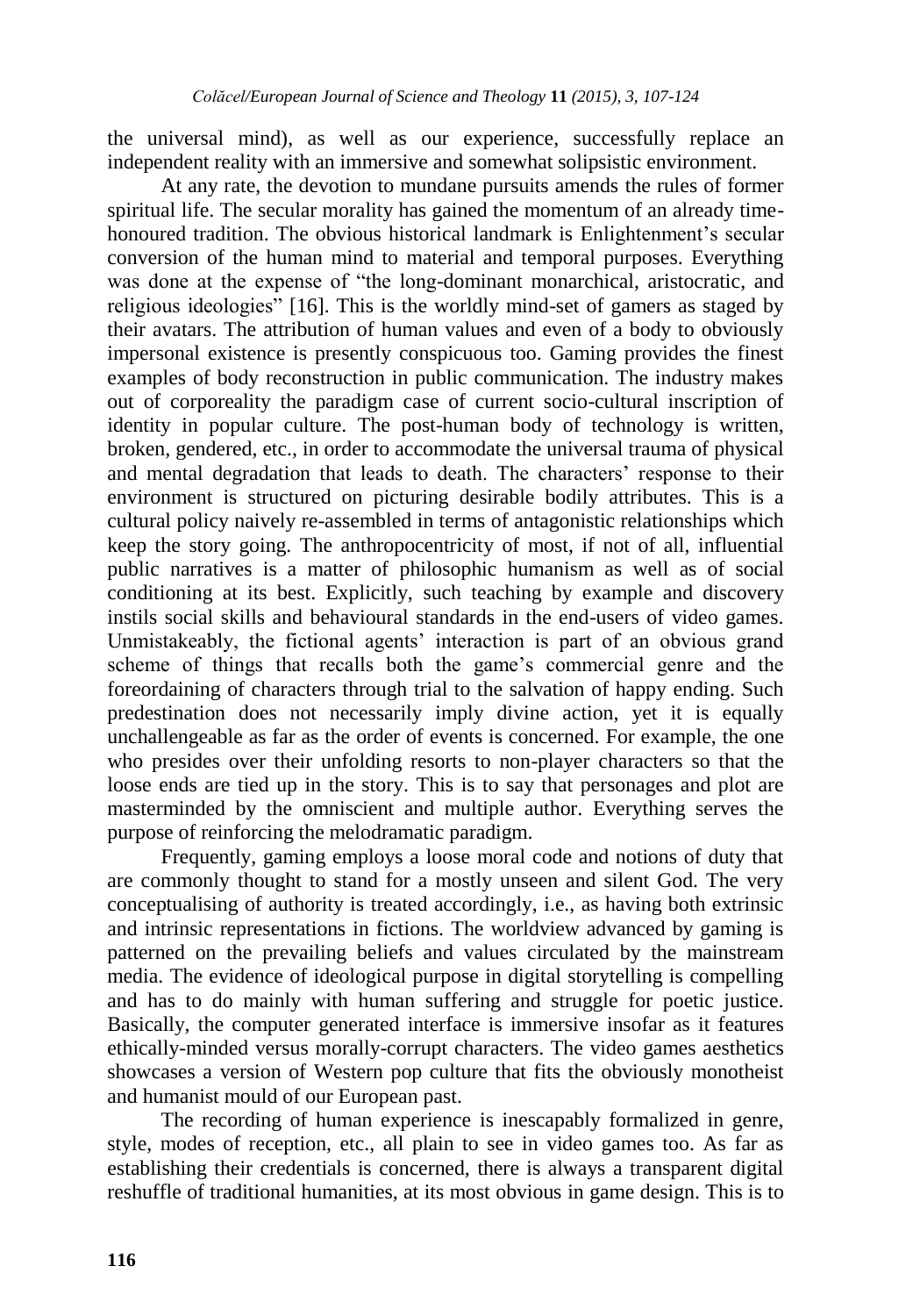say that the canonical blueprint of current mass entertainment is ascertained when it comes to tracking down the ethical and societal implications of video games. Basically, their concern with everyday culture is steeped in a narrative mode of knowing the world that taps into the universal paradigm of storytelling. It follows that emphasis on codes of conduct and a sensationalist imagination structure the video aesthetics, much like in comics [17] or cartoon shows. The dramatic treatment of events recalls of popular melodrama, loosely defined as focus on stark ethical contrasts, unrelenting appeal to emotions, convenient happy-endings and a befitting soundtrack. Irrespective of such blatant mawkishness, the cultural discourse of game-playing is contentious. For the most part, it puts together the visual and sonic set-up of a godly absence/presence to be read in graphically depicted human suffering. What is more, emotionalism spills over into the media coverage of the issue. Consequently, everything spirals into a public relation war, waged between selfrighteous adult players and Pharisean voices of paternalistic extraction (parents included). The bone of contention is the teenager's exposure to anti-social behaviour and immoral practices advertised by the video game industry in breach of social responsibility rules. The silent, if not absent, yet benevolent God-like centre which patterns the unfolding of the plot is an instance of virtue the players strive to impersonate themselves. Principled conduct and, particularly, a sense of duty are commonly thought to acknowledge that God has both extrinsic and intrinsic value for gamers and the aesthetic tradition games are bound to fall into. As a matter of principle, decision-making strategies place the emphasis on the rhetoric of moral exhortation. Games particularly highlight that there is no abundance to choose from and the field for choice is predetermined. The option of taking what is on offer or nothing is available for public and personal scrutiny. The attribution of values and obligations to both behaviour and characters, which are patterned on the cartoonish melodrama of mostly an urban underclass, is a sort of moral exhortation for gamers. Obviously, the language of urging to laudable conduct is in tune with the current, chiefly disparaging usage of the term. Decision-making gaming stages the failure or the success of fictional agents in terms that should expose the recognition of God for the moralizing tale of the universal good-versus-evil scenario. The coherent reduction of theology (knowledge on God) to morality is usually meant to showcase a paternalistic need to moralize, conveniently proven wrong by the course of events. Accordingly, my own reading of video games sometimes exhibits a similar conflation of the core theological notion of revelation with the narrative language of social conditioning, as it is largely exemplified by the unfolding of choice-making. It follows that video games cannot possibly amount to a source of revelation and gaming per se advertises morality, values and obligations outside any and all religious traditions.

The tradition of common melodrama and the perception of rather sophisticated three-dimensional environments are means to an end. Namely, they amount to one of the most effective shortcuts to "religion as an aspect of the human spirit" [18], in the words of the German theologian Paul Tillich. Through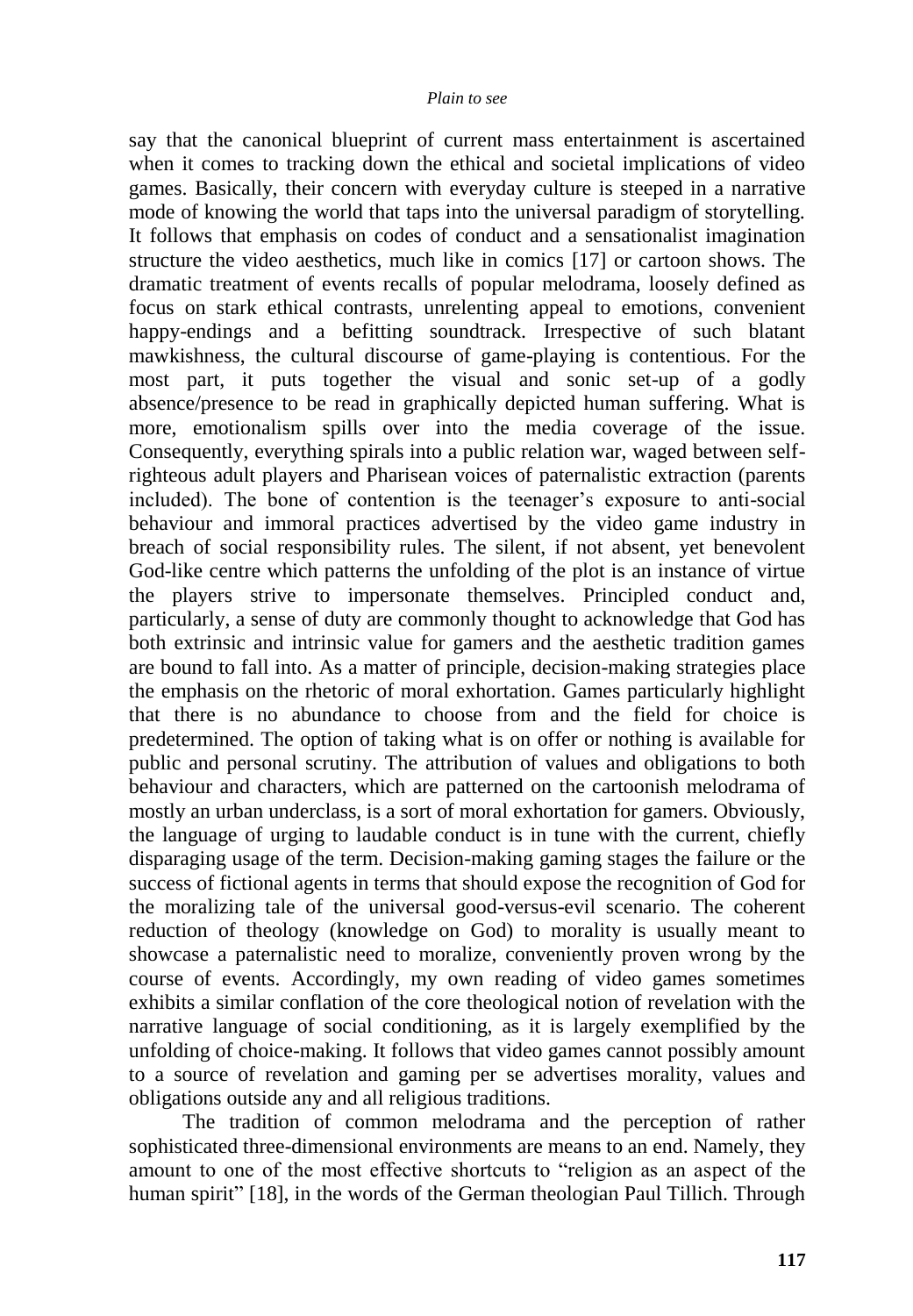the agency of the avatar, of first person game-playing, the meaning-of-life-task performed by the genre is plain to see. As a matter of principle, the dramatic composition posits an ethical dilemma. Good versus wrong fuel an essentially moralizing statement. The performance of various tasks in the two-way flow of information between the environment and the gamer acts out the narrative of the self. The reported circumstances of interactive entertainment extend beyond the linear plot of literary fiction.

Conclusively, if approached from the perspective of faith and, inescapably, of Christianity, the narrative exemplifies the "almost schizophrenic split in our collective consciousness"  $[18, p. 3]$ . From obviously contrasting perspectives, the popular construal of theology and ludology alike address the issue which lies at the core of decision-making gaming: the familiar theocentric master narrative of Western culture remains essentially the same, while only the divine consciousness is being replaced with anthropomorphised authorial fixtures.

## **3. Case study -** *L.A. Noire*

*L.A. Noire,* a 2011 release of Rockstar Games, is presented both as action/adventure and open world game. This marketing strategy on its own is worthy of attention. Despite being a publicity stunt that plays on the practical confusion between the two conventions largely employed in the game industry, this sales gimmick helps players better understand the decision-making routine of this particular game. Basically, this is a rather common practice by which traits belonging to a genre are appropriated by another one in order to reach for a wider audience. The choice not to distinguish between the two was obviously deemed commercially effective.

Of interest is the main side-effect of this crossover identity: the already mentioned issue of authorship is further emphasised in the attempt of the game's originator(s) to stir various emotions. Effectively, they show the same familiar questions regarding the multiple authorship strategy in most I. T. commodities and, specifically, in video games. Information technology, in the service of entertainment, advertises intricate notions of joint authorship.

In the gaming experience, both the genre of video game and the perception of particularized game play rely on a comprehension routine that features anthropomorphised fixtures alleged to address the gamers and to demand input into the system. Commonly, this is a cultural frame of reference that helps gamers make sense of the virtual environment. Sensational incidents and violent appeals to emotions add up to a reward-and-punishment scheme understood by the average player of decision-making games in terms of his/her cultural conditioning. Accordingly, the computer-generated world is thought to be managed by a God-of-the-gaps concept of providence. A heterodiegetic author (outside but in charge of the plot) controls whether or not gamers receive what they need/want. His presence is adduced as an explanation for the development of the plot. This rhetoric phrases the need for instantly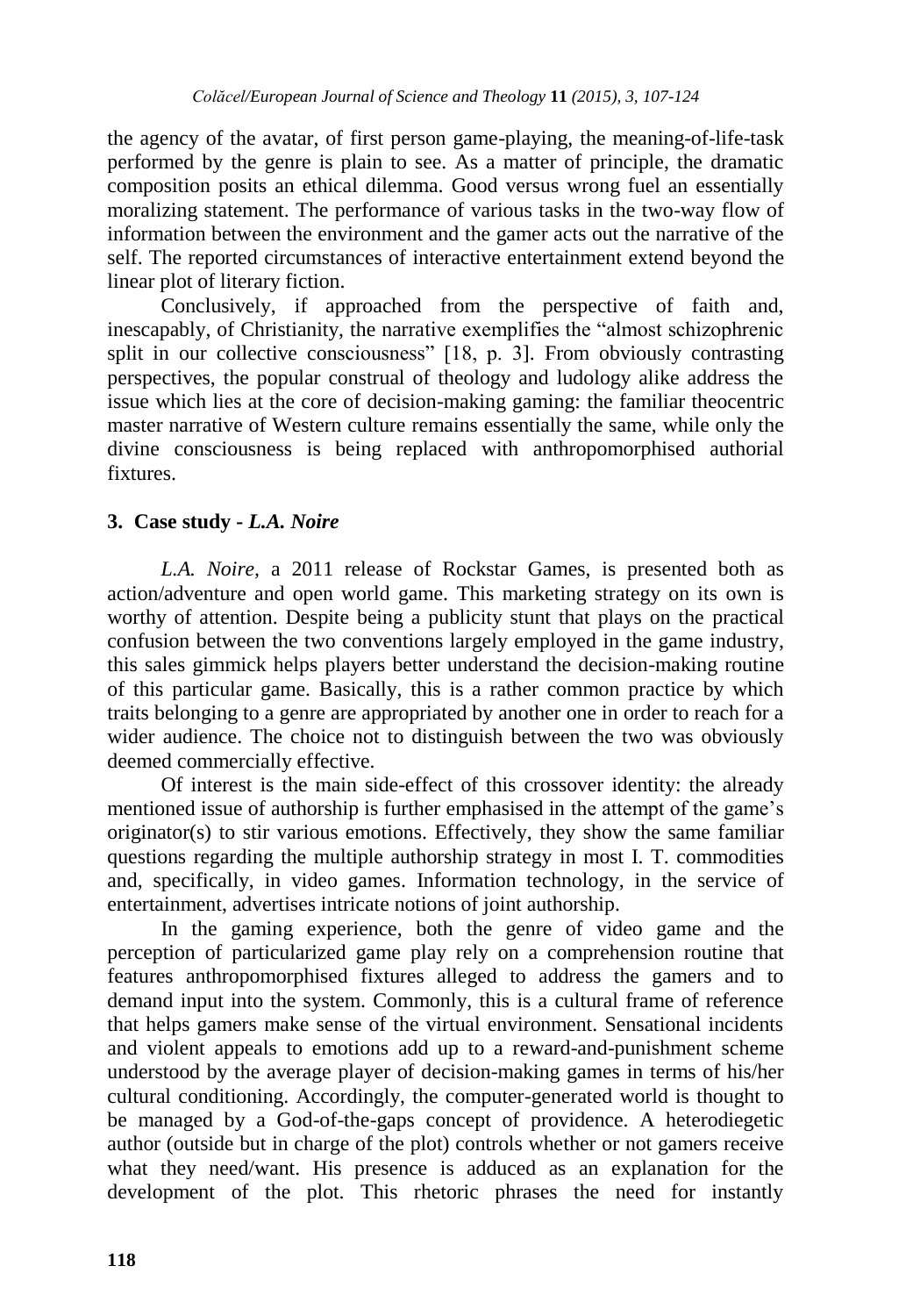recognizable language and meaning in the melodrama pattern of mainstream social communication.

However, these anxieties are peculiar to video games and gaming on account of the fact that other forms of cultural communication appropriated the means of information technology later in their individual history. Namely, literature, music or film use the newly developed I. T. medium, while video games originated with computers. A collaborative authorship may very well be read in the credit titles of films or television broadcasting as well, yet the authorial ethic, present both in the experience and in the development of video games, is explicitly different. When it comes to the acknowledgement by name of each contributor, something radically new is experienced by the inquisitive gamer who ventures to read, say, the *L A. Noire* booklet. All in all, roughly the same layout of the printed text, which is meant to glamorize gaming and to list the credits, is to be found whenever video games are legally purchased.

Definitely, there is a literature of booklets and case covers. They come with the original video game case and, mostly, deliver iconic screenshots from in-game animation next to the seemingly endless credit lines. Half advertisement, half instruction manual, these tiny books tell a big story. Of course, they over-simplify to suit the popular taste and, at the same time, circulate a stereotypic comprehension of the social reality. To some extent, they are the overlooked yet matter-of-fact manifesto of the computer literate age. Readily available and in the least prone to change, these printed texts deliver meaning instantly. Immutable as they are, they amount to a textual record of the game at a particular moment in time  $-$  i.e., prior to its release. Importantly, gamers are also provided with an iconic record of a stage in the game's development. The changes bound to be made later on accommodate mostly practical demands regarding the game play. For the most part, they do not address aesthetic concerns and are essentially functional. In this respect, these amendments show that the video game is cultural communication patterned on the average home appliance functionality. The operation of the computer/game console fuels the ethic of collective authorship in pragmatic terms. Everything boils down to improving the gaming experience. Graphics and sound effects remain roughly the same while the way the game is played is subject to change in accordance with the expectations of the fan base. The rules of conduct regarding authorship in the video game industry presuppose the continuous action of keeping the product in effective market condition.

Anyway, the sheer magnitude of the undertaking is apparent. For example, the booklet under scrutiny states briefly that the approximately three hundred people in the cast of *L.A. Noire* are roughly half the staff who actually worked on the game, from those who deserve special thanks to the writer and director Brendan McNamara. Frankly said, there are some familiar entries too: producer, lighting, video editor, etc. But they are featured alongside a vast majority of digitally-bound items. These are obviously restricted to mainstream computer culture and never actually mentioned in the moving pictures media (traditional film or television).This is conspicuously soon account that the noir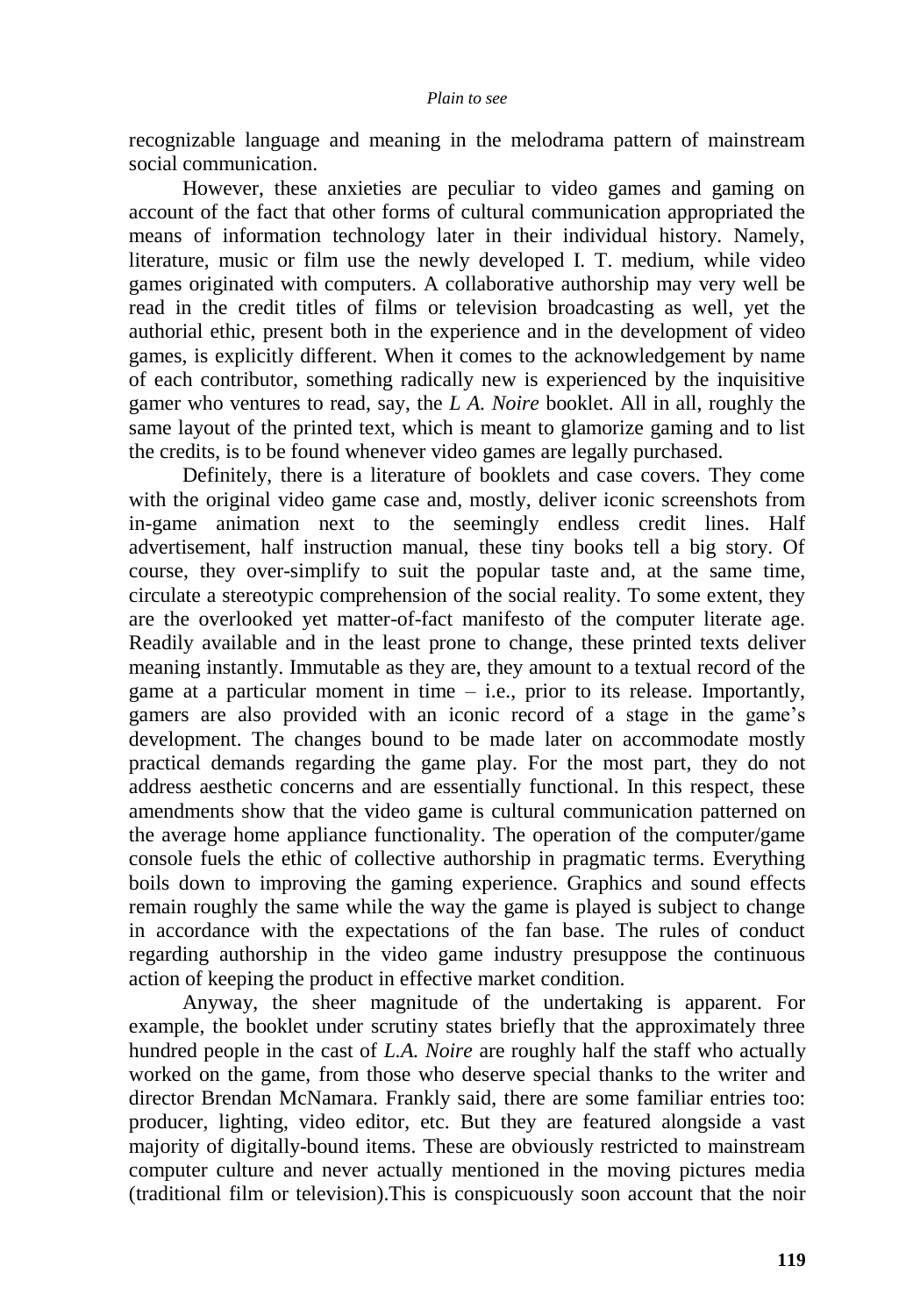genre is a benchmark openly quoted by this tribute, set in 1947, to the homonymous Hollywood blockbuster *L.A. Confidential* (1997). Such easily recognisable meanings frame the culture-bound character of the game.

As displayed on the screen, the data stored on a computer is mostly perceived as the visuals of gaming next to other, less conspicuous characteristics. Besides what is acknowledged in terms of auteur communication ‗written + directed by', several other parts of production are listed: 'programming', 'art  $&$  cinematic', 'audio', 'depth analysis – motion scan', etc. [*L. A. Noire* Booklet, 2011, 17].

More explicitly, the confusion between the two genres is a matter of cultural communication. It lies with the intertwining mode of telling employed by the game. On the one hand, the story is framed by the formerly heroic times of the World War II and converges on a protagonist possibly scarred by his war exploits. He fits the profile of a decorated war hero, yet sometimes the video champion loses his composure and unexplainable events occur: head-on collisions between cars while driving peacefully, conflicts that escalate once a suspect is called a liar, almost a habit out of singling out children and old people for a rough police treatment. This is the detective story cliché of the overachiever "keen to continue serving his country on home soil" [*L.A. Noire* Booklet, 2011, 5]. In narratological terms, the perspective is of a narrator observably in touch with what is going to happen next. A plan of action devised in order to attain the desired outcome is obviously at hand.

As a result, the plot development is easily identifiable and establishes the circumstances needed to introduce the cross-examination of various characters, which is the trademark of *L.A. Noire*. Everything happens at the right time and falls into place. Future events are foretold and a rather comfortable video performance is expected from the gamer whose expectations are met by the plot's unfolding. Essentially, no revelation is available and, allegedly, both characters and players resort to reasoning from known facts. This is a naïve appropriation of natural theology, eagerly deflated by the unavoidable mistakes made in reading the faces of suspects. True knowledge lies with unexplainable epiphanies, which may very well recall of luck or, even, fideism. The two of them, natural theology and fideism, amount to a binary rhetoric that phrases notions of fate and good fortune in the plot development, never actually threatening the grand scheme of events, yet possibly being able to soothe existential fears. Inadvertently, it prompts the misguided comprehension of video storytelling as a source of revelation, as if *L.A. Noire* were the holy scriptures of a new religion. Of course, such (mis)construal should help better grasp the public (dis)services rendered by gaming yet it is not a matter of academic debate.

On the other hand, the players gradually discover that they enjoy a degree of freedom in delaying certain assignments at will. This is the closest the game gets to the sandbox convention. Rhetorically, the address of the game is involved in the narrated world and this discovery-mode that defers making decisions is discretionary, i.e., up only to the player to prolong or end. A first person account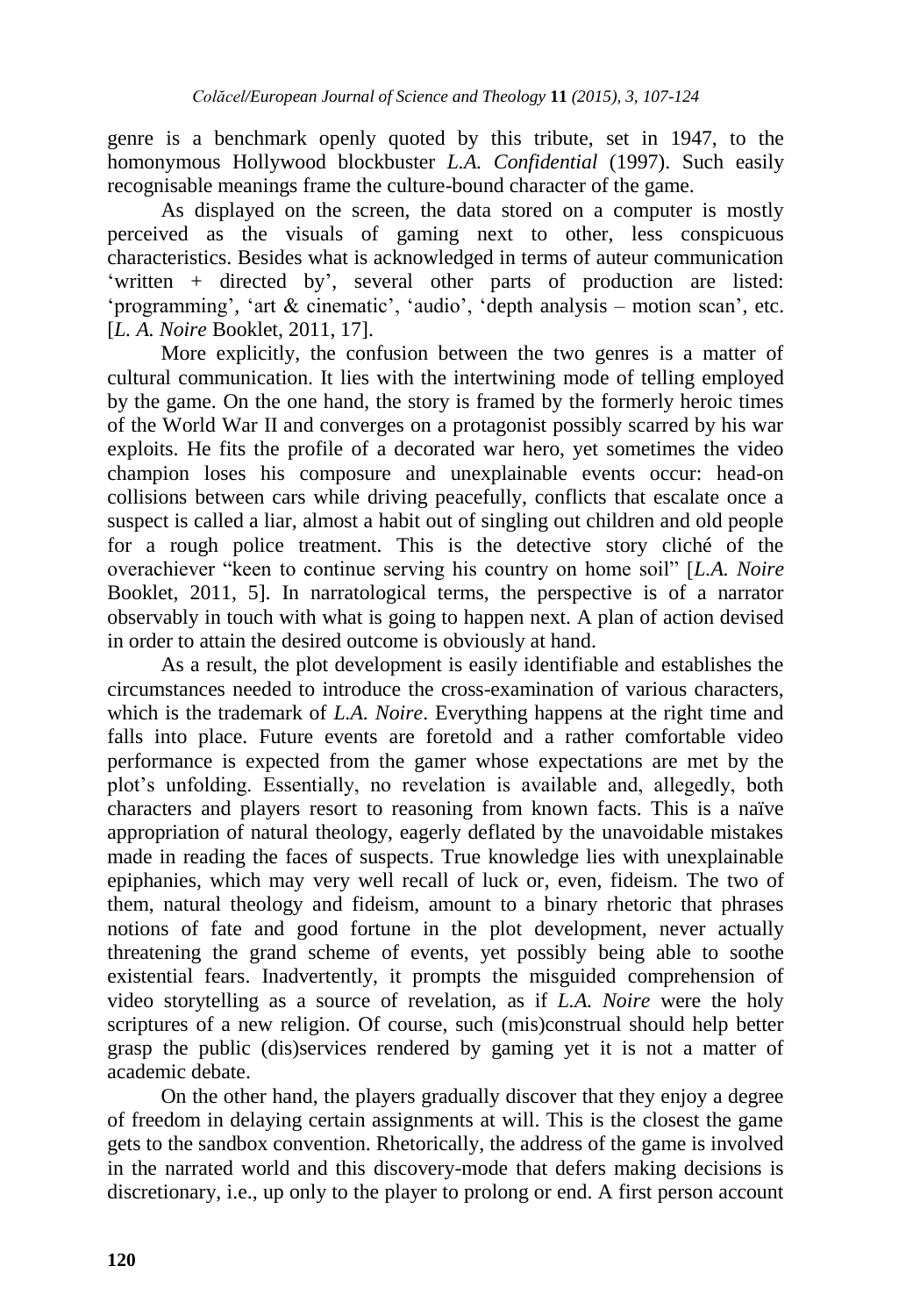of recognizable daily language is conventionally put together. Ultimately, the game's design demands the successful completion of particular hierarchical tasks. The gamers are instructed that they "must investigate each of the cases that are assigned to you" [*LA. Noire* Booklet, 2011, 12] in order to complete the game. In other words, though able to act without restraint if the gamer feels like roaming around the streets of Los Angeles, there is no true liberty of action. This is to say that this Rockstar release is necessarily a progression-style game. Finally, the decision-making routine the game sets up is what defines *L.A. Noire*  to all extents and purposes. The game's rhetoric points at what turns out to be a storyline unalterably determined from the very beginning, while simultaneously suggesting the unrestricted use the avatar can make of the virtual environment.

Looking back on *L.A. Noire* from the perspective of the present, it is safe to say that it went against the grain of a profit-driven and forgetful industry. It has achieved a cult status on account of the unusual course of action gamers are invited to pursue, which makes it worthy of a 2014 critical assessment. The game is singular in conveying the unavoidableness of daily chores, statistical commitments and cultural practices as they are used by average socialized individuals. The staging of ethical values can always be read from the perspective of the "ultimate concern  $[...]$  manifest in the realm of knowledge as the passionate longing for ultimate reality" [18, p. 8]. It is possible to think of reasoning from natural facts as of a popular construal of religious sentiment in biographical public narratives, which is, nonetheless, not to be equated with the discourse of Theology. Instead, it has much to do with theological inspiration in the various genres of video games. Controlling the moving images on the screen is a matter of organizing notions of personal reward (shelter, food, pleasure) and social cohesion (justice, loyalty, integrity).Understandably, the game displays most of the trappings typical productions of mainstream gaming have to rely on in order to make instant sense.

However, it stake on this standard way of making entertainment is rather unusual. For example, honour-based violence, which is justified by the narrative in terms of belonging and togetherness if not job duty, comes across as a side effect of the facial capture technology. Much of the game-play is centred on watching the faces of characters being cross-examined. The policemen have to suspect them of carrying out illegal activities and their ability to hold the gaze of the law-enforcer should provide clues in finding out the culprits. This is a demanding enterprise bound to result in making the wrong choices that, thankfully in the long run, do not lead to anything else but arrests and legitimate killings in self-defence. The game invites the players to indulge in the comfortable performance of acting in the line of duty. Not to mention that it is heavily indebted to the cinematic tradition of the Hollywood noir genre. What it does is to revivify the said convention in the performance of the menial tasks of detective work: mostly driving around Los Angeles, cross-examinations, sudden bursts of violence and gun fighting.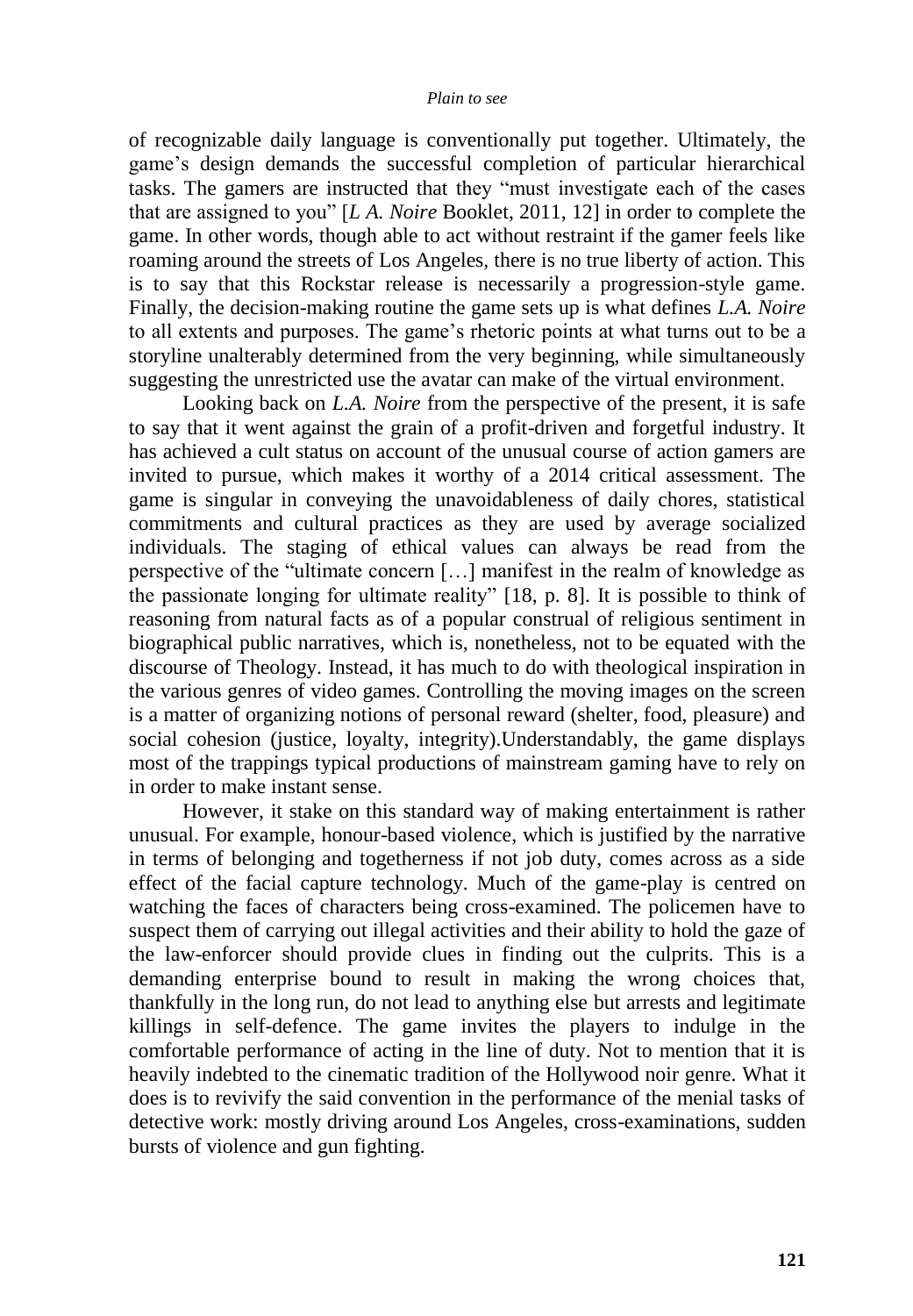Ultimately, the game falls into the category of action/adventure because, no matter what, only one possible ending is in store. Yet, the freedom to roam on your own is embedded in the game-play and a sense of self-determination attributed to the gamer's free-will is readily available. What is more, the iconic interrogation system of the usual suspects prompts gamers to believe that there are consequential choices to be made. Three options to pick from are always listed: truth, doubt or lie. It is a case in point example of human-centred video environment. The interactive drama features self-conscious players who act out the narrative of computer-conscious, moral and volitional agents. As a matter of principle, a form of retributive justice is enforced throughout the game.

The policeman's worldview is shaped by the grand narrative of substitutionary atonement and, ultimately, by death: "a burgeoning drug trade, a movie industry relentlessly preying on naïve young girls, rampant corruption" [*L.A. Noire* Booklet, 2011, 5]. Innocents die in the City of Angels and the guardians of law and order are indisposed to action and, even less, to effort. They are tempted by the opportunity of an open-world environment to pursue self-indulgence. Even their detectiveship is somewhat slothful, there is no hurry and no surprise in *L.A. Noire's* police work. In the virtual world of the mid-20<sup>th</sup> century, the surveillance culture of the capitalist civilization is policed by the players themselves: "the powers that be are watching..." [*L.A. Noire* Booklet, 2011, 5].The citizens of Los Angeles suffer heavy casualties under the watchful eye of the gamer who comes to understand that human sacrifice satisfies God's wrath as well as man's anger. Both of them can only lead to recurring rounds of bloodshed.

## **4. Conclusions**

The estimation that moral norms are social rules is at the core of the secular popular culture, as it is largely exemplified by video games. Specifically, *L.A. Noire's* decision-making procedure makes it exceedingly clear that "the mundane might provide an outside to the division between the religious and the secular" [19]. The cultural practice of gaming summarizes experiential and social readings of reality, in the tradition of the civil society's agenda that has always advanced. Since its invention, the philosophical assertion of natural right over natural law has been advertising drastically amended versions of the theocentric worldview, prevalent in the Western world prior to the German Idealism and French Enlightenment. Of course, it follows that humankind is the product of biology, history, society. Cancelling out the metaphysical assumptions about human nature is the practical atheism that goes without saying in the prevailing worldview marketed by current public discourses. Various cultural and aesthetic narratives endorse these values and beliefs. One of the most effective ever instances of cultural communication is the video games industry. It capitalizes on humanities' former social clout and, at the same time, the immersive, interactive performance required from its end-users makes the most out of information technology. The package is an obvious breakthrough in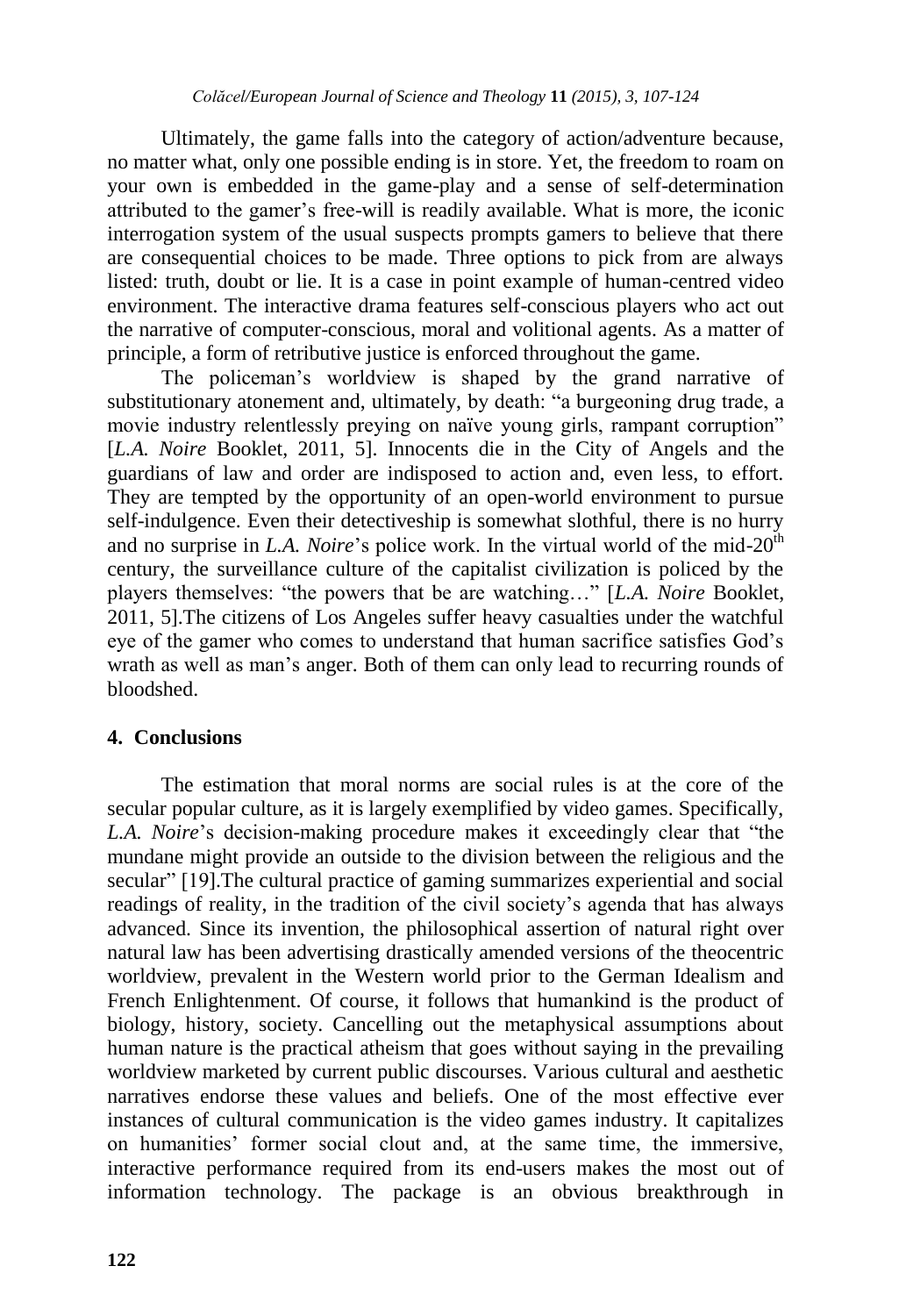entertainment, and possibly in various other uncharted areas of culture and Psychology.

Plainly said, it is the documenting of human exploits recorded in the multimedia format of interactive drama instead of novelistic or other traditional storytelling. The video game is designed to meet the expectations of players in terms of documenting their sense of geography, social integration, etc., much in the same manner of narrative fiction. However, information technology, in the service of entertainment, advertises intricate notions of joint authorship. In the gaming experience, both the genre of video game and the perception of particularized game play rely on a comprehension routine that features anthropomorphised fixtures, alleged to address the gamers and to demand input into the system. Commonly, this is a cultural frame of reference that helps gamers make sense of the virtual environment. Sensational incidents and violent appeals to emotions add up to a reward-and-punishment scheme understood by the average player of decision-making games in terms of his/her cultural conditioning. Accordingly, the computer-generated world is thought to be managed by a God-of-the-gaps concept of providence meant to rationalize the unfolding of the plot.

The video games aesthetics showcases a version of Western pop culture that fits the obviously monotheist mould of our European past. What drives the usually minimal plots of mainstream digital storytelling is the compulsive belief in one legitimizing truth. The anthropomorphized instance who structures the unfolding of the plot is thought to have also authored the game. This results in framing the popular comprehension of the video performance in the theological meanings of a god-like, rather absent, yet directorial figure. The underlying cultural narrative is that of one hero who embodies statistics about biography and sets out to enforce his authority over the world. The search for existential answers to questions of life purpose is limited to a corrupted version of theological rhetoric that still suffuses present day entertainment. Decision making gaming exposes one instance of presently influential Western pop culture for the reconfiguration (corruption?) of the European theological and philosophical tradition that it really is. The popular drive to conflate the language of theology and morality, as if the two were the staple ingredients of a civic-minded conduct, disregards the evidence that even moral theology (not to mention public morals) is subsumed into theology. The core of the latter is a recognition of God, while a public-spirited ethos of the secular mind-set has not much to do with a theocentric worldview. Accordingly, video games cannot possibly amount to a source of revelation and gaming per se only advertises disparate notions of (im)morality, which may very well be construed one way or another. Commonly, the gaming industry alleges that it shares in the aesthetic convention of art, rather than in reporting on social reality. Either way, video games find themselves outside any and all religious traditions.